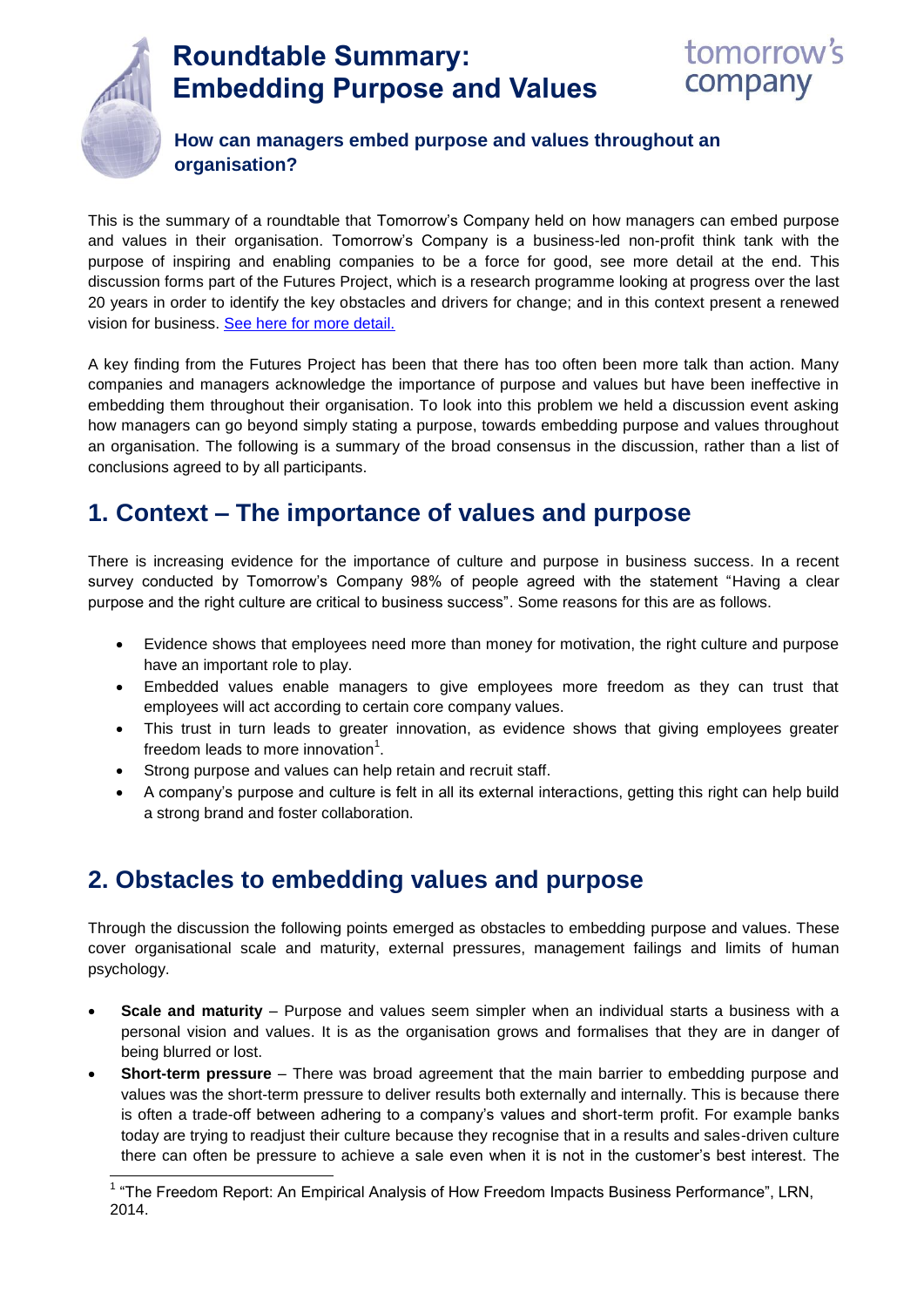pressure from shareholders or just from performance management can therefore act as a barrier to following a company's purpose and values.

- **Lack of authenticity** Many managers lack authenticity when stating a company's purpose and values. This danger increases because the exercise of clarifying purpose and values has now become something people expect of a CEO, similar to announcing yearly financial guidance or meeting regulatory requirements. Or CEOs and senior managers may say one thing while doing another, creating an inconsistency that undermines the stated values.
- Hard to articulate Purpose and values are often quite intuitive or emotionally simple to understand, while being hard to rationalise and articulate. This was captured by one quote from a CEO "you have to act your way into a new way of thinking, rather than think your way into a new way of acting". This difficulty to simply articulate a set of values can make them appear too abstract for employees to apply in their day to day jobs.
- **Lost middle**  The main means of embedding purpose and values are from either direct customer interaction or leadership from management. Therefore it is often middle management who feel the least attachment to a company's purpose and values.
- **Multiple company narratives**  Companies may not have one narrative across all employees, instead there are overlapping narratives for each sub-group or sub-culture. For example those in finance, HR, marketing, graduates or one office versus another. This makes it difficult for a CEO to embed one overarching narrative that fits with each of these sub-narratives.
- **Time and resources**  Embedding purpose and values takes a significant amount of time and resources. It is often a slow process with a long payback period. Therefore when viewed against other potential areas of investment it may look unattractive, even though for long-term success it is critical.

### **3. How to embed values and purpose**

In answer to these obstacles a number of solutions were discussed. The general theme was that there needs to be some consistency with the origins of the organisation, and the stated purpose needs to be close enough to the lived reality as experienced by customers, employees, and other stakeholders. A credible and visible commitment by senior management to the values is essential. The values need to be articulated clearly and reinforced by an imaginative array of methods, for example using stories to avoid abstract statements and to connect emotionally. This then needs to be reinforced through processes of monitoring and reviewing, and reflected in hiring, firing and promotion policies. This 'tone from the top' should be complemented by frontline interaction for all employees. Lastly, measurement can be important, but management should be careful to recognise that not everything can be measured and the risk of measurement is that it turns culture into another box-ticking exercise.

#### **Frontline interaction for all employees**

Values and purpose do not just come from leaders, or a 'tone from the top', they come from personal interaction, typically with customers. One participant spoke about how if you ask employees what their proudest moment was employees typically cite a personal example, rather than the success of the company. For example, helping a customer or mentoring someone. Companies need to ensure that all staff experience this front line interaction to see the benefit of the product or service the company produces.

This can be achieved in a number of ways. Someone who has experienced and benefitted from the company's activity can come in and share their feedback. Or all staff can be temporarily placed in a front-line role for a few days.

#### **Management need to show a credible commitment to values and purpose**

Alongside frontline interaction, leaders need to show a credible commitment to the espoused values and purpose. Too often managers say one thing while doing another, and employees see through this inconsistency. This commitment is incredibly important given the normal tension between values and short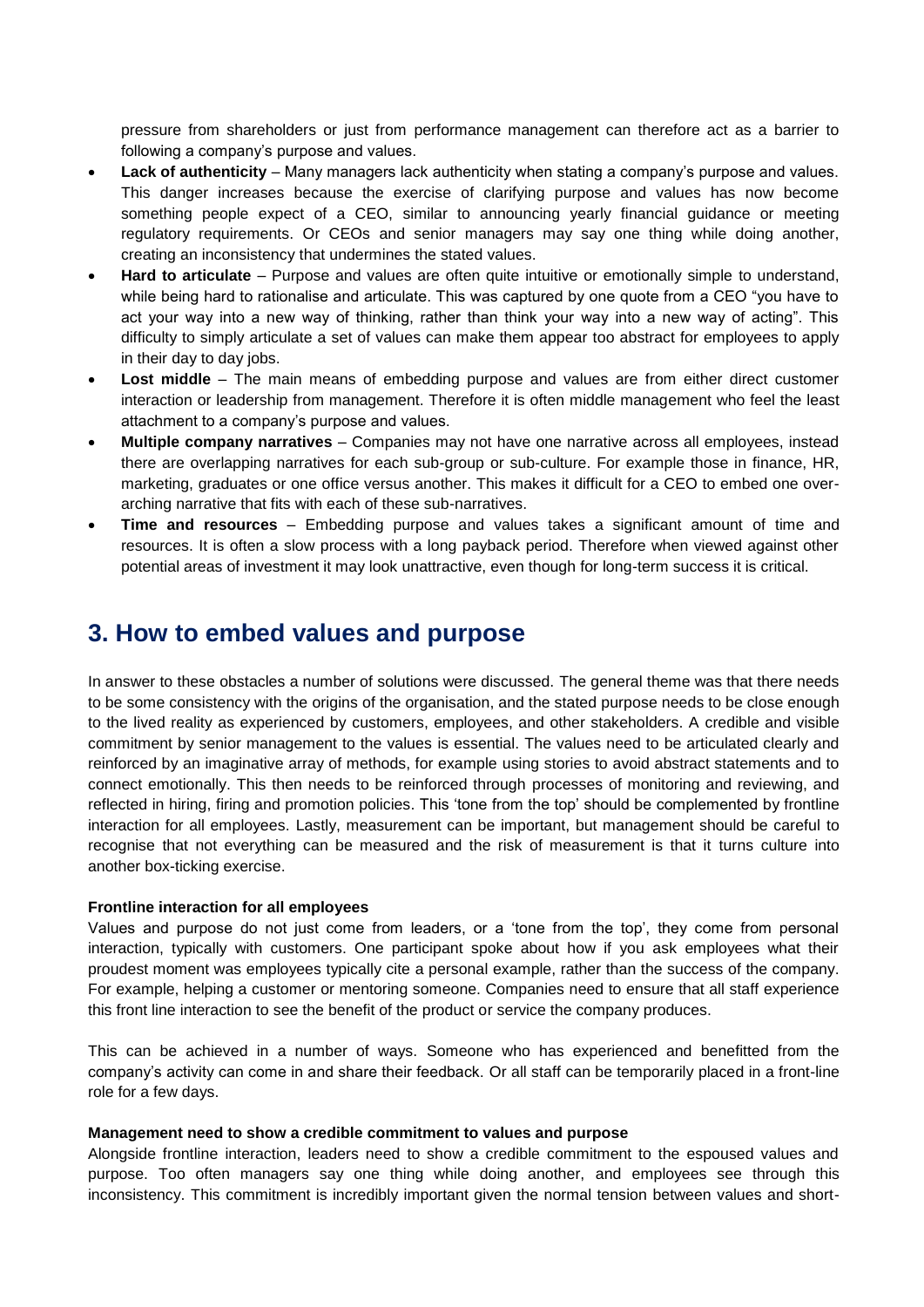term profit. Managers need to show that while short-term profit targets are important, these should only be achieved while following a company's values, and support those who for example refuse to achieve a sale which is not in the customer's interest. When this happens it sends a strong message.

One way to create this credibility is for management to take symbolic actions that show the commitment to values over short-term profit. The classic example of this is the recall of Tylenol by Johnson & Johnson in 1982. A more recent example is Barclays in 2013 shutting down the business unit that helped clients avoid paying tax, and the BBC upholding the dismissal of Jeremy Clarkson.

Another way to create this commitment is to look to a company's roots and founding story. All companies generally start with a clear purpose and set of values. Therefore by creating a story based on the founding of the company, management can find a set of values that have permanence. This avoids a drive on purpose and values being viewed as another management fad that lasts a few years before being reversed.

One example from Novo Nordisk was incorporating the commitment to sustainability and ethical business into the company's articles of association. By incorporating the company's values into its legal documents created a symbolic commitment that helped embed these values throughout the organisation.

Commitment can also be created by setting an ambitious target that the company wants to achieve that aligns with the stated values. For example Unilever has set itself ambitious targets such as halving the water use associated with its products by 2020 or to source 100% of its agricultural products from sustainable sources by 2020. Such targets create a clear commitment to live and breathe the stated values. It also shows how they apply in practice and therefore takes them away from being abstract statements.

Lastly, a company's values can be enhanced by incorporating them into governance and reporting. A crucial way of doing this is through integrated reporting for both management and external accounts. This puts the balance of financial results versus social and environmental results, front and centre in debates. This process also draws people together from different parts of the business.

#### **Use stories to articulate values**

Values and purpose can often appear quite abstract to employees. Managers can use stories to cut through the jargon to show what the values mean to them personally and how they apply in practice. Stories can connect emotionally with people by cutting through the normal corporate jargon.

#### **Work with values in individual business units**

Trying to embed one set of values across a large company is a difficult task. In reality each group has its own narrative which needs connecting to the company's overall purpose and values. Companies need to find their own way of working with purpose and values at a more granular level, for example business units of around 150 people. This takes significantly more time and resources, but is far more effective.

#### **Employees need a mandate to challenge management**

For values and purpose to be effectively embedded in a company this needs to be reinforced by peer pressure. This enables the values to become self-reinforcing. For this to be effective employees need to feel they can challenge management when they are not adhering to the values. Too often in situations that went wrong, individuals knew something was not right but did not feel able to voice their concerns.

Part of this is fostering a culture that encourages challenge, for example managers need to reward employees who challenge them. This can be helped by having a clear framework such as the 'Triple Bottom Line', as adopted by Novo Nordisk, through which it may be easier for employees to challenge management. With such a framework an employee is not challenging the ethics of a manager, but instead the ability to meet the stated goals of the company.